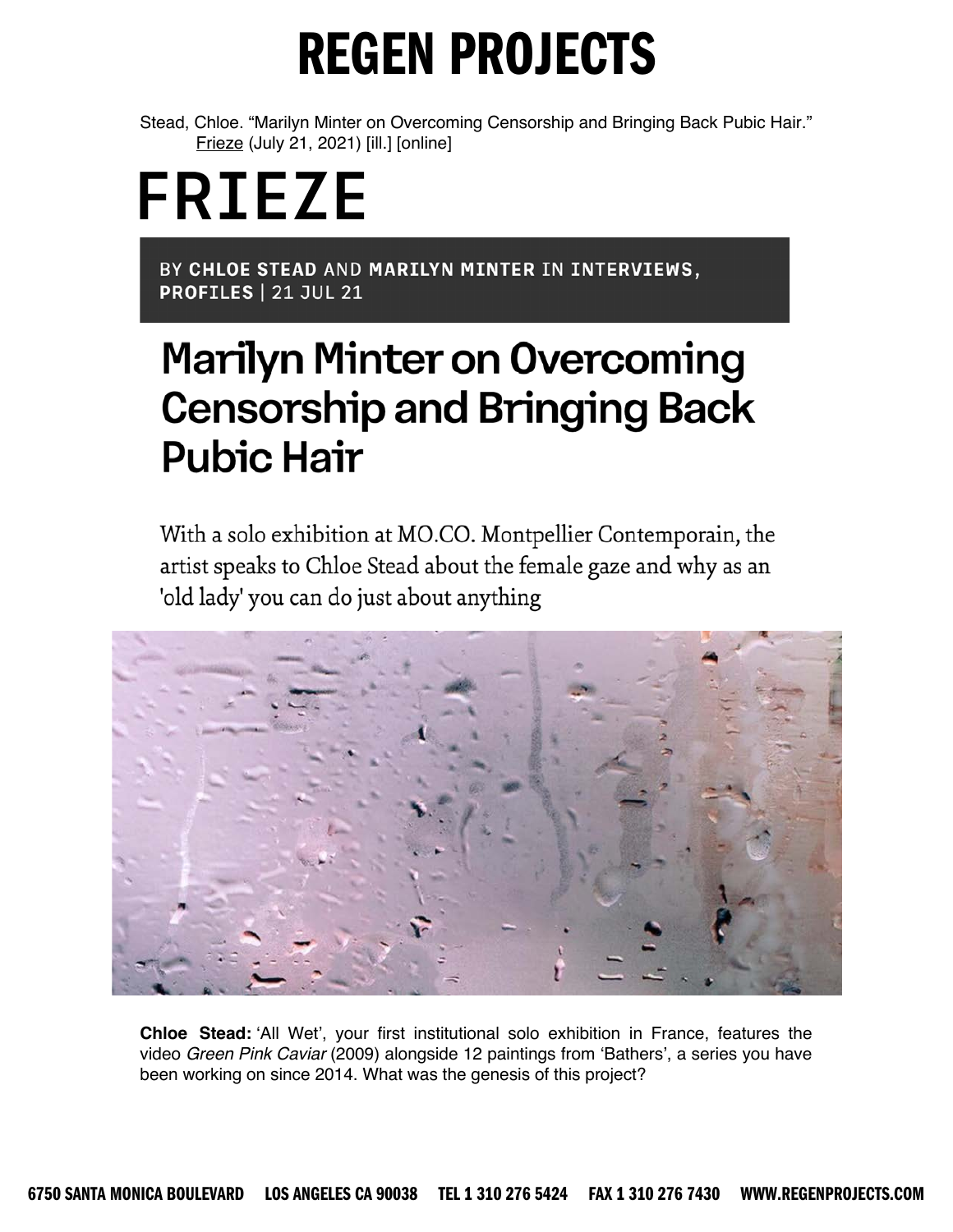**Marilyn Minter:** It all started when writer and curator Neville Wakefield was appointed creative director of special projects at *Playboy* magazine and asked me if I wanted to contribute something. At the time, some of my students at the School of Visual Arts in New York were having their pubic hair lasered off and I thought: 'Well, I'll take photographs and show them that it can be attractive, too.' We found amateur models of all different races, and I shot them over a period of a few months. *Playboy* paid for everything – these were probably US\$10,000 shoots – but, when the art director saw the pictures, they hated them. [Laughs.] I still really wanted to make a case for bringing pubic hair back, so I decided to make a whole series of paintings that would be beautiful enough to put in your living room.



Marilyn Minter, Ginger, 2016, enamel on metal, 213 x 152 cm

#### **CS:** What is your interest in bathers?

**MM:** It struck me that, from the beginning of art history, almost all paintings of women grooming have been made by men. I wanted to know whether it would change the meaning if, as a woman, I painted other women bathing. From Jean-Honoré Fragonard to Pierre Bonnard, France has a rich history of paintings of bathers so, when I was invited to do this exhibition in Montpellier, I knew straight away that I wanted to show these works.

**CS:** Alongside your exhibition is a presentation of Betty Tompkins's 'Fuck Paintings' (1969–ongoing). Like you, Tompkins was heavily criticised in the 1970s for her use of sexual imagery. In the corridor between the two shows, the curators have also developed an expansive visual timeline of female artists whose artworks have been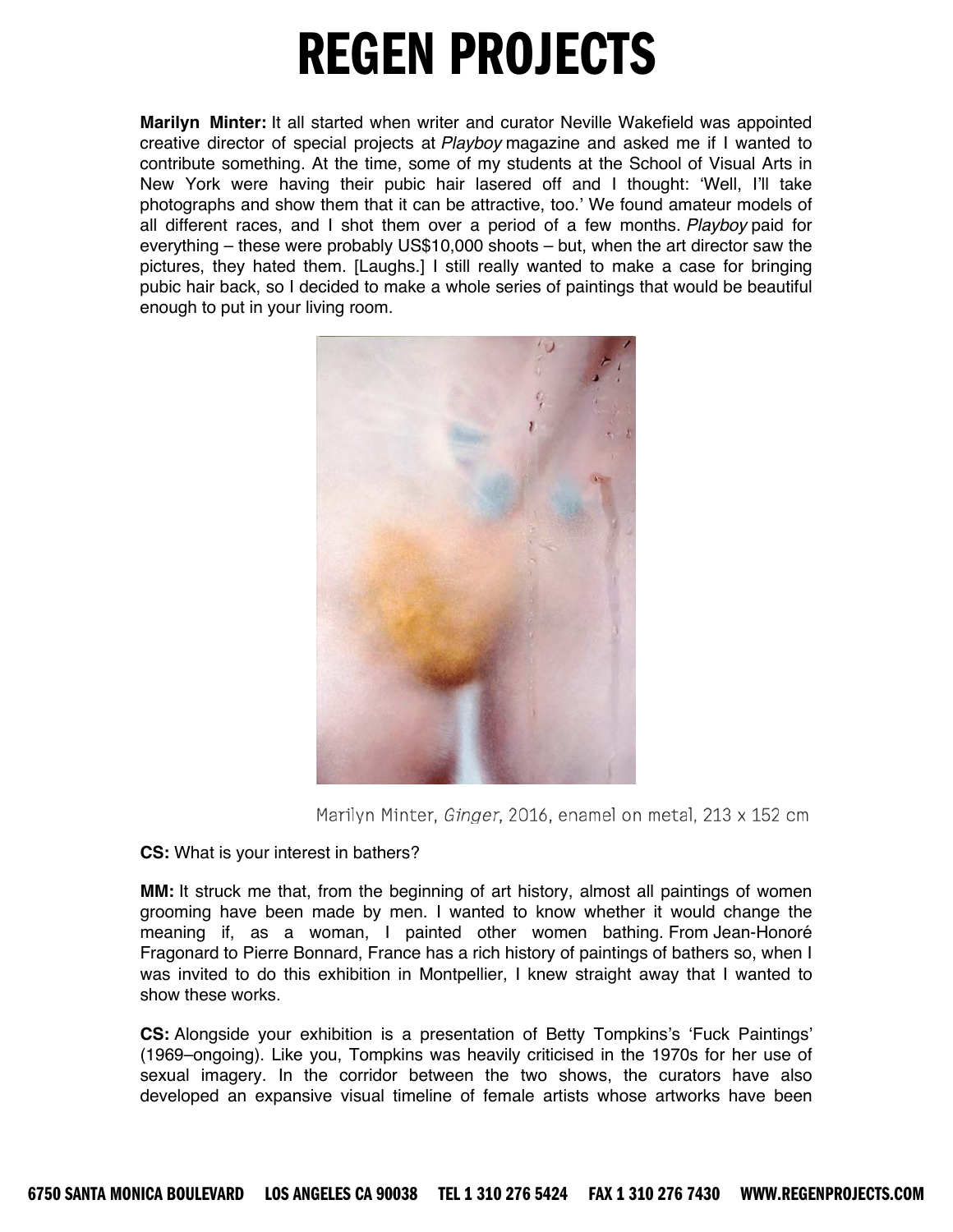censored over the years. What is your relationship to Tompkins and other women included in this group?

**MM:** They're my heroes! I've always been a big fan of women owning their sexuality. Men find it threatening when young, beautiful girls make sexual imagery, but if you're an old lady like me then you can do anything you want. There's a famous photograph that Robert Mapplethorpe took of Louis Bourgeois holding what looks like a giant dildo (*Louise Bourgeois with Fillette (1968)*, 1982) and everyone thinks it's adorable, but if she were a young woman then people would be horrified – other women would be attacking her.



Timeline from 1969 to 2021 on the relationship between art, feminism, pornography and censorship

#### **CS:** Is that something you've tried to take advantage of as you've aged?

**MM:** Well, I have permission to explore it now that I'm post-menopausal. An old lady can do anything but, if I were 25, then forget it! I support any woman using sexual imagery and I try to give a picture of what it's like to identify as female, what it feels like to be constantly looked at. Western culture builds up young girls just to rip them apart. Kim Kardashian is a perfect example. She's a fucking multi-millionaire. She's got to have some talent! Lena Dunham had amazing success at a young age and people were vicious to her. She wasn't allowed to make mistakes.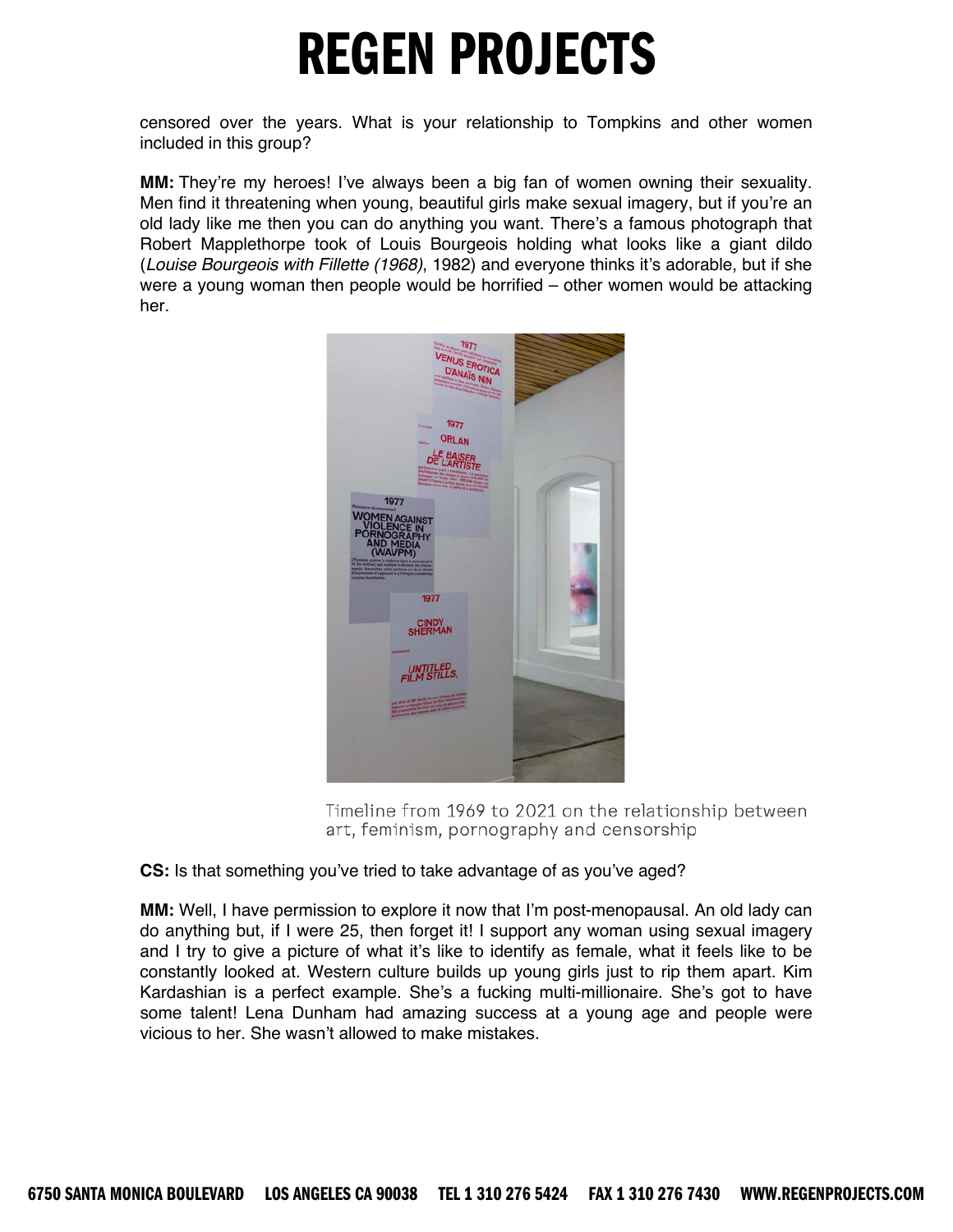**CS:** You have said in past interviews that some feminists called your work 'traitorous' because of your use of explicit imagery. Has this changed over the years? It strikes me that social media is full of body-, sex- and kink-positive content nowadays.

**MM:** Feminists of my age were horrified by women owning their sexuality. I was ahead of my time. I thought that everyone shared my opinion because I was in a group of prosex feminists. I was attending National Organization for Women meetings and defending abortion clinics, so to be called a traitor to feminism was a real shock. [Laughs.] It was a time of political correctness, and this level of feminism coming out of the 1970s was really anti-men and anti-sex. Taking porn and owning it for your own amusement and pleasure, as I did, was seen as a slap in the face. I got where the fear came from, but there was a group of feminists who were trying to ban sexual imagery, and I was the antithesis of that.



'All Wet: Marilyn Minter', 2021, exhibition view, Montpellier Contemporain, France

#### **CS:** What was your work like back then?

**MM:** I was making cum-shot paintings. At that point in time, there was no internet. To get source images, I had to go to all these hardcore porn stores on 42nd Street and Wall Street. I would walk down the aisle and it would clear! [Laughs]. They must have thought I was an aging porn star. I didn't think I was doing anything shocking. I was just making my art from my own vision. A famous critic came to my studio in 1991 and said that if I showed these paintings, I would ruin my career. Because of him, I tried to temper down the next few paintings. Marcia Tucker did a show called 'Bad Girls' in 1994 at the New Museum in New York, and she thought I was too bad even to be included in 'Bad Girls'! [Laughs.] It's funny now, but at the time I was devastated. I was in my late 30s, early 40s and it took me until I was in my 50s to crawl out of it.

**CS:** How does it feel to have success later in life?

**MM:** People are playing catchup, but I'm not complaining. It's a great thing, and it happens to more artists than you would think. One good example is Philip Guston, my